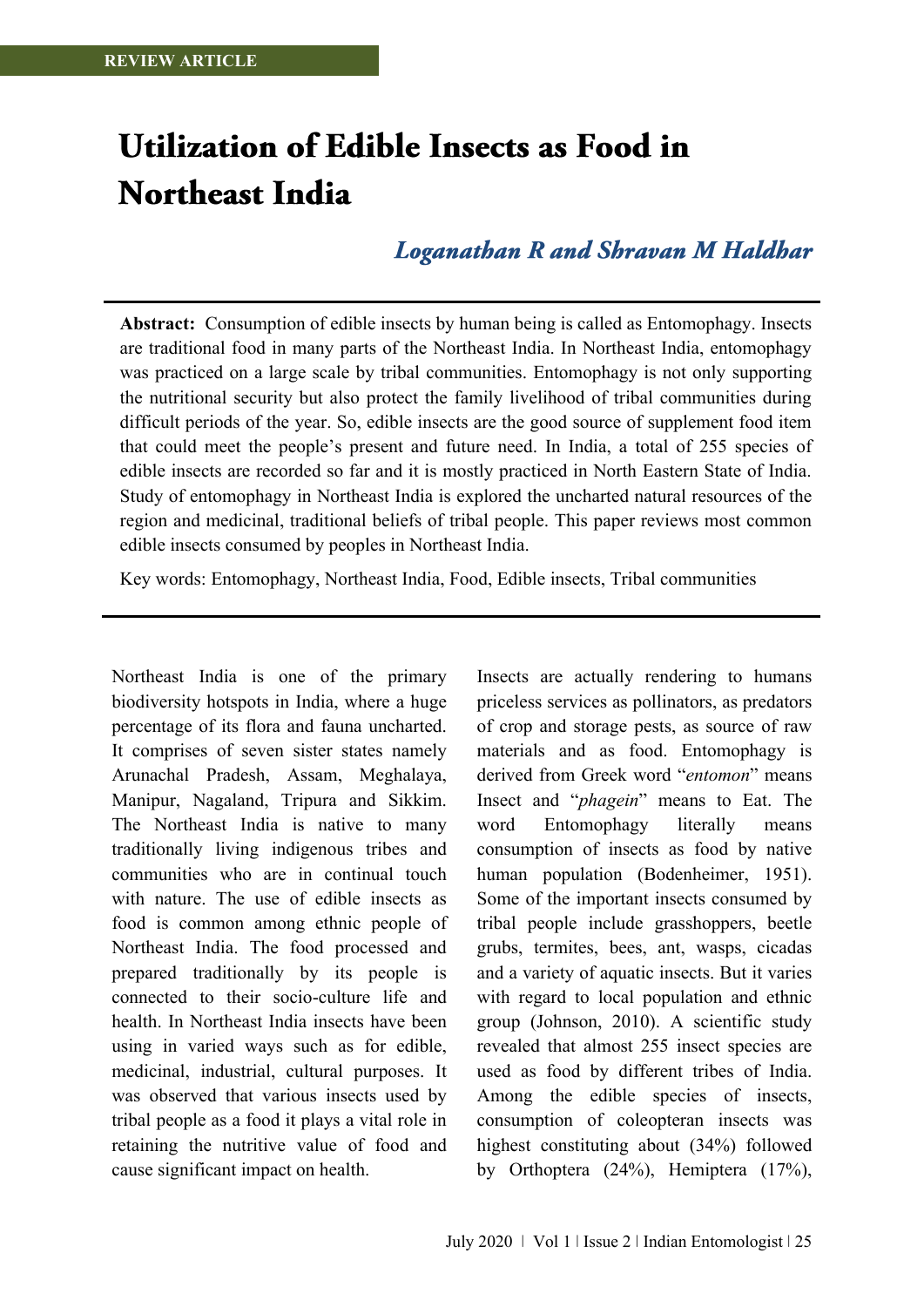#### Hymanoptera

(10%), Odonata (8%), Lepidoptera (4%), Isoptera (2%) and the least was Ephemeroptera (1%) (Chakravorty et al., 2014). Edible insects are chosen by members of various tribes according to their traditional beliefs, taste, regional and



Fig. 1. Bihu festival in Assam

seasonal availability of the insects. Depending on the species, only certain, but sometimes all, developmental stages are consumed. Preparation of the edible insects for consumption involves mainly drying, roasting and boiling. Sometimes spices are added to enhance the taste. This review focuses on Entomophagy practiced in different tribes of Northeast India.

## **Why Entomophagy?**

## **Health**

- Edible insects are healthy and nutritious
- Rich in protein, fat, vitamins and minerals.
- Insects are also used in therapeutic purposes.

## **Environmental**

- Insects emit less greenhouse gases (GHGs) and ammonia than most livestock.
- Require small area of land for rearing and not necessarily a land-based activity.
- Insects can be fed on organic waste streams.
- Require less water for survival than conventional livestock.

• As they are cold blooded, they have high feed conversion efficiency.

## **Livelihoods (economic and social factors)**

• Insect

harvesting/ rearing is a low-tech, low-capital investment option that offers entry even to the poorest

sections of society, such as women and the landless.

- Insects are easily available in the wild and can be collected directly.
- Processed insects (fried, steam, curry, chutney *etc.*) can be sold in the market as street food which directly provides income.
- Insect rearing can be low-tech or very sophisticated, depending on the level of investment.

## **Entomophagy Culture in Northeast India**

Tribes of Arunachal Pradesh consume many number of insect species compared to other parts of the Northeast India. They mostly choose highest number of insects from the order Orthoptera. Tribe communities of Arunachal Pradesh used nearly 158 species of insects for cooking. The preference of edible insects varies depends upon the different tribe communities and regions. *Nyishi* of East Kameng and *Galo* of West tribal communities of Arunachal Pradesh consume 102 number of species of insects. *Galo* tribes use most of insects from Odonata and Orthoptera and *Nishi* tribes consume more insects from Coloeoptera and Hemiptera.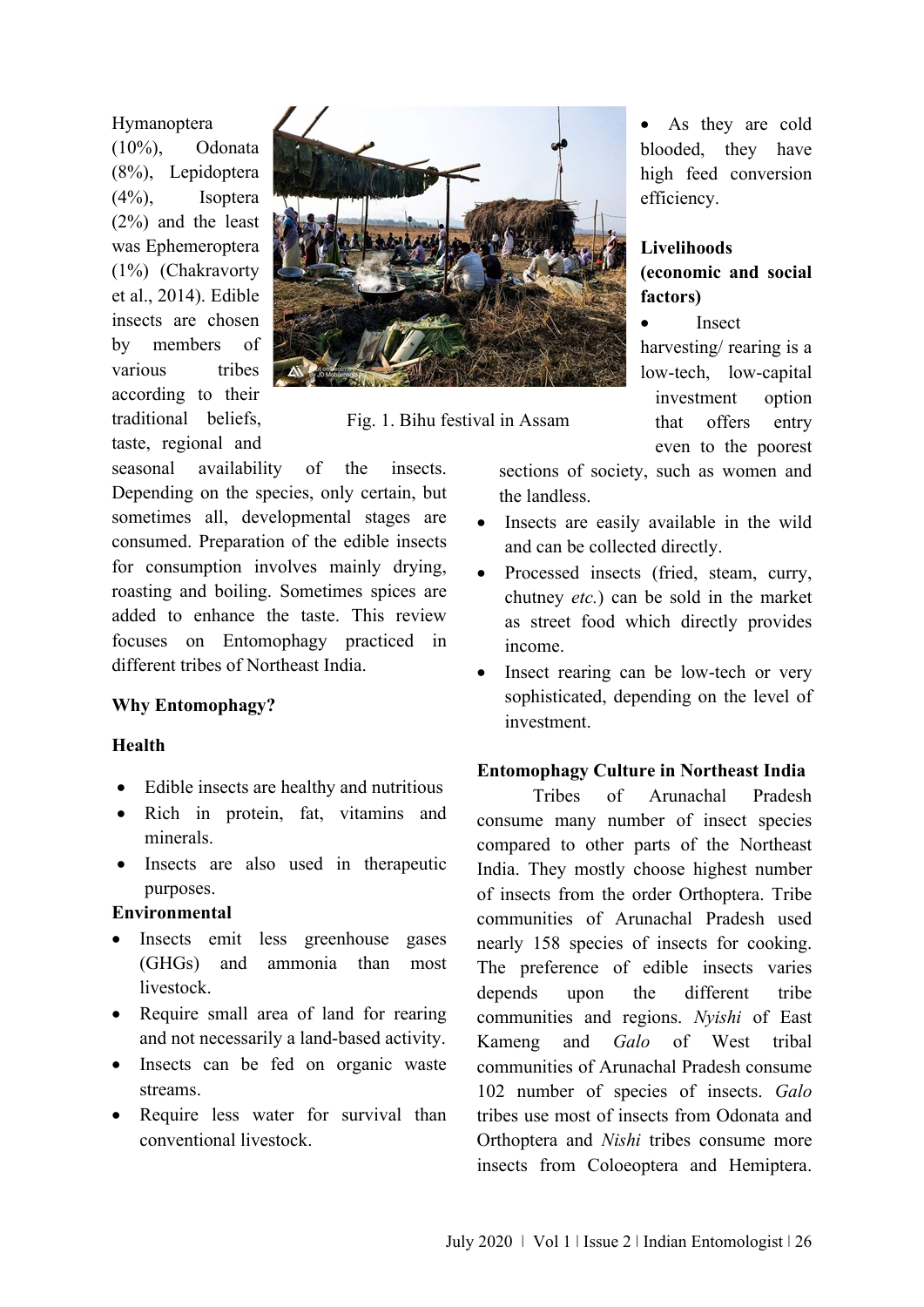Six tribes of eastern Arunachal Pradesh namely Nocte, Wangcho, Singpho, Tangsa, Deori and Chakma using 51 insect species for edible purposes (Chakravorty et al., 2014).

In Assam (in Moridhal Panchayat of Dhemaji district), 16 terrestrial edible insect species are eaten belonging to 6

orders. These six orders include Lepidoptera (3 species), Orthoptera (5 species), Hymenoptera (5 species), Isoptera (1 species), Blattodea (1 species) and Hemiptera (only 1 species) (Dutta et al., 2016). In Morigaon district, 15 species of insects belonging to 6 orders and 14 families were consumed by the Tiwa people. Out of these, three species belong to the order Hemiptera, two species from Coleoptera, four species from Orthoptera, three species from Hymenoptera and one species each from Odonata, Lepidotera and Isoptera (Rahman et al., 2018). The Entomophagy among the *Bodos* of Udalguri district recorded from 23 species of edible insects belonging to Orders Hemiptera, Coleoptera, Hymenoptera, Orthoptera, Lepidoptera, Isoptera and Odonata were recorded. The Giant water bug (*Lethocerus indicus*) and Eri silk worm larvae (*Samia cynthia ricini*) were most preferred edible insect species in their community (Hazarika, 2018).

In Manipur, 46 species of edible insects are reported. The ethnic groups of Manipur prefer to consume highest number of Hemipteran insects. Five different tribes of Manipur namely, *Meitei, Tarao,* 



Fig. 2. Insects used as food A. Red ant egg, B. Silkworm larvae, C. Silkworm pupa, D. Crickets

*Tangkhul*, *Chothe* and *Thadou* tribes consume the highest number of insect species  $(28-30)$  as compared to other communities in Manipur. On the other hand, the Lepidopteran insects are not

preferable as food by the *Meitei* community (Shantibala et al., 2012). Aquatic beetles are also popular in Manipur and other parts of Northeast India.

In Nagaland, 82 insect species belonging to 28 families and 9 orders are consumed as food by the tribal communities. The list includes 8 species of Odonata, 17 species of Orthoptera, 2 species of Mantodea, 1 species of Isoptera, 19 species of Hemiptera, 9 species of Coleoptera, 20 species of Hymenoptera, 5 species of Lepidoptera and 1 species of Diptera (Lobeno Mozhui, 2017). Edible insects considered delicacies comprise different kinds of bees, beetles, bugs, cicadas, crickets, grasshoppers, locusts, wasps and various larval forms of insects.

In Meghalaya, termites are mostly used as edible insect and to a lesser extent by the tribes of Mizoram and Tripura. Comparatively this practice is much lower among the ethnic people of other parts of Northeast India. The option of insects as food by tribes depends upon the availability of insect, palatability, nutritional value, customs and tradition.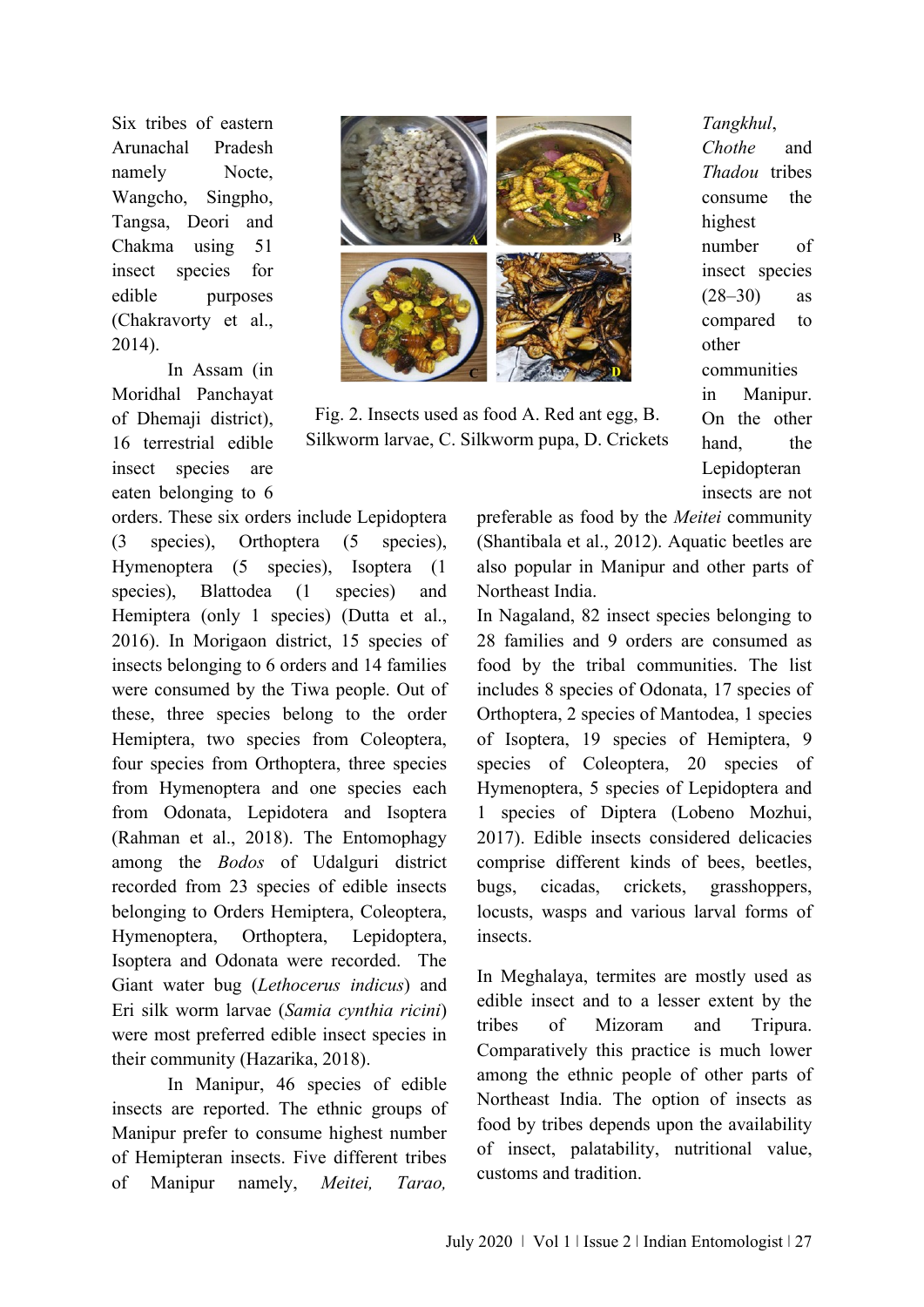# **Preparation of Insects in North East India**

Edible insects are prepared in the forms of curry, roasted, fried, raw and chutney. Depending upon the type of insects and form of the consumption, these are prepared with or without other ingredients like spices and oil. Hard bodied insects are eaten in roasted or fried form whereas soft bodied insects are eaten as curry or raw. The method of preparation is mostly traditional and is handed down from generation to generation. Odonates are eaten in nymph stage only but Lepidoptera are eaten in both larval and pupal stages. In Hymenoptera insects, eggs are also eaten along with other stages (Shantibala et al., 2012).

# **Nutritive and Medicative Feature of Insects**

'**Medicine Is Food and Food Is Medicine'** likewise edible insects are natural inexhaustible resource of food with nutritional, economic, medicinal and ecological benefits to the rural people. Insect food have high protein content with digestibility as well as some minerals, vitamins, fats and carbohydrates make the insects as excellent food. Insects are the cheapest source of protein compared to animal meat and fish (De Foliart, 1992). The composition of unsaturated omega-3 and six fatty acids in mealworms is comparable with that in fish (higher than in cattle and pigs) and the protein, vitamin and mineral content of mealworms is similar to that in fish and meat. Insects have high feed conversion ratios (FCRs) and emit low levels of greenhouse gases. Insects can be used instead of fish meal and fish oil in animal diet. Insects are of a higher calorific value than meats, maize, soybeans, lentils, or other legumes. Recent data show that of the

insects, it had 50% caloric value higher than soybeans, 87% higher than corn, 70% higher than fish, lentils and beans and 95% scored higher values than wheat and rye. Caterpillars contain proteins to the extent of 50-60g/ 100g dry weight, the palm weevil grubs contain 23-36g, Orthopterans contain 41-91g, ants contain 7-25g and termites and storage are necessary in order to avoid contamination and to ensure safety levels.

## **Beliefs in Ancient Food Culture**

In Assam tribes of Mishings and Ahom community use red ants (*Oecophylla Smargdina*) as a food at the time of Assamese festival Bohagi Bihu in the month of April. Tribes of Mishings people believe that red ant keep the health safe from infection of disease.

The formic acid of these insects is being used in connection with scabies, malaria, tooth aches, stomach disorders and blood pressure anomalies. In Ahom Community its compulsory to eat red ants (*Myrmica rubra*) during Bohag Bihu festival (Doley and Kalita, 2012).

Some peoples of Northeast India trust to use Muga silkworm (*Antherea assama*) to cure constant itching and soreness of the throat. They also used the pupae and larvae of Eri silkworm (*Samia cynthia ricini*) for curing"Dudmur" or infection of mouth and tongue in young children.

The larvae and eggs of yellow jacket wasp (*Vespa orientalis*, *Vespa magnifica*) and the "nest" of potter wasp (*Eumenus* spp.) were used to treat stomach problems. Egg, larvae of honey bee (*Apis* spp.) and its products (honey) were used to cure whooping cough. Cockroach *(Periplaneta americana*) was consumed for the treatment of asthma problems.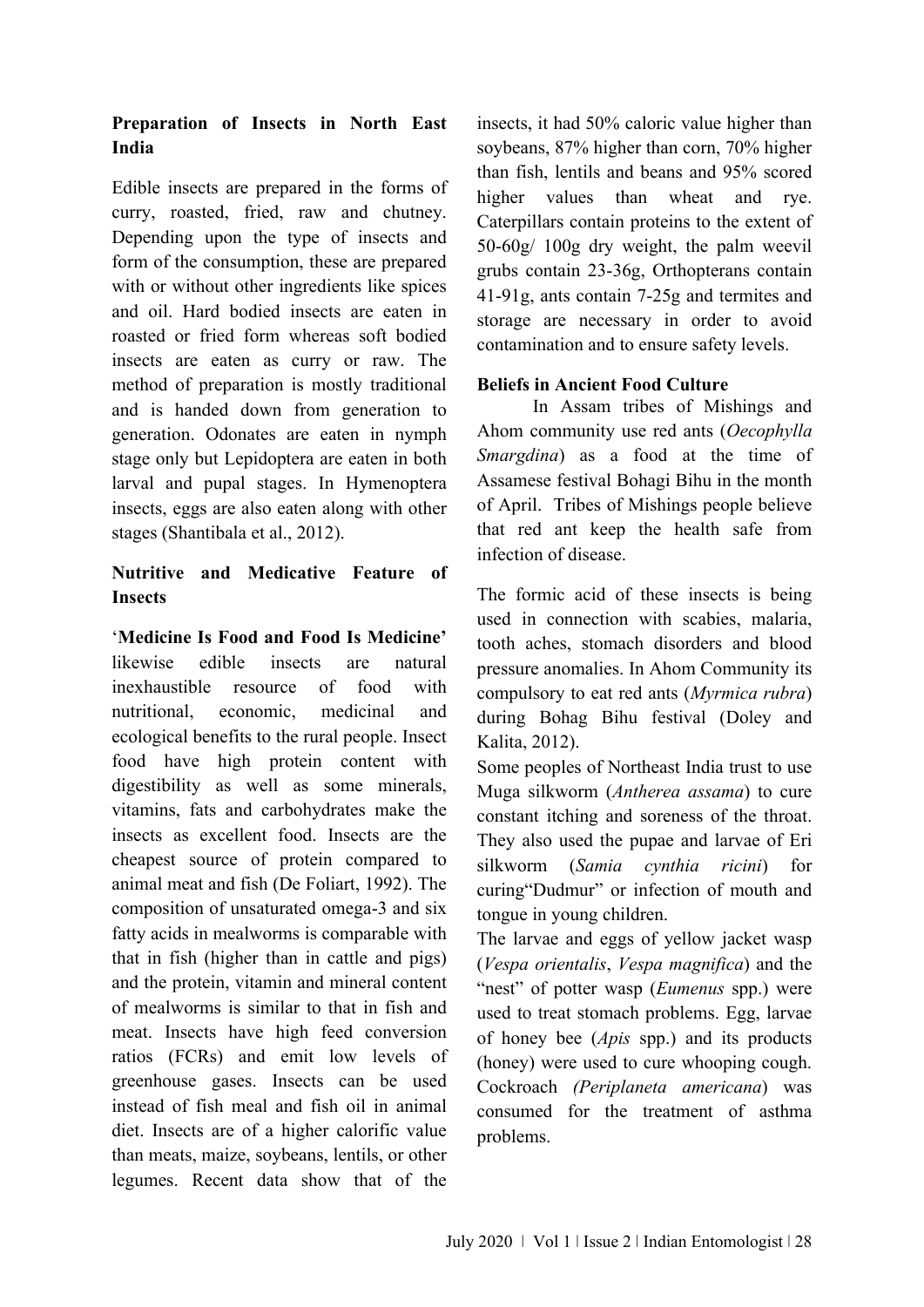## **Seasonal Availability of Edible Insects**

 Edible insects generally occur throughout the year, the availability of insects depends upon their food plants as well as by seasonal conditions. Coleopterans occurred during June to September (pre monsoon and monsoon) and then got reduced during winter and early spring. Seasonal trends were also observed in some Odonata and Orthopterans, which were most abundant in September and October (late summer). Insects belonging to the Hemiptera and Hymenoptera were found to be restricted to the period lasting from November to February (winter). Some edible insects like certain bugs and ants were found to be available (and used) throughout the year.

## **Conclusion**

Worldwide more than 2000 insects are consumed by local people on a regular basis. Edible insects are an important component in the diet of the different tribal communities of Northeast region. It will play important role in future generations. It has more vitamins, amino acids, fat and proteins compared to other animal meat and plants. Some of edible insects are pest of agriculture and horticulture crops, entomophagy practices reduce the pest population as well as pesticide application. According to recent data, world population is increases year by year. We have to create awareness about insect food to rural people. Again, we should continue the research in other parts of Northeast India to explore the uncharted edible insect species. In future we may get some more new insects which will be used as food and also, they can be used as medicine for different diseases. Molecular work about insect nutrition and medicinal properties of insects also enhance the Entomophagy culture in future.

#### **References**

Anungla P, Bendang A O, Sarat C Y, Pardeshi L. 2019. Ethonozoology and entomophagy of Ao Tribe in the district of Mokokchung, Nagaland. Indian Journal of Traditonal Knowledge 18(3): 508-515.

Bodenheimer F S. 1951. Insects as human food. The Hague, Netherlands: Junk.

Chakravorty J. 2014.Diversity of edible insects and practices of entomophagy in India: An Overview, Biodiversity, Bioprospecting & Development 1(3): 1-6.

De Foliart G R. 1997. An overview of the role of edible insects in preserving biodiversity. Ecology of Food and Nutrition 36 (2-4): 109-132.

Doley A K, Kalita J. 2012. Traditional uses of insect and insect products in medicine and food by the Mishing Tribe of Dhemaji District, Assam, North-East India. Social Science Researcher 1 (2): 11-21.

Dutta L, Ghosh S S, Deka P, Deka K 2016. Terrestrial edible insects and their therapeutic value in Moridhal Panchayat of Dhemaji District, Assam, Northeast-India. International Journal of Fauna and Biological Studies 3(6): 11-14.

Hazarika H N. 2018. Entomophagy with special reference to Assam. International Journal for Research in Engineering Application & Management ISSN: 2454- 9150 Vol-04.

Johnson D V. 2010. The contribution of edible insects to human nutrition and to forest management. In: PB Durst, DV Johnson, RN Leslie, K Shono (Eds.): Edible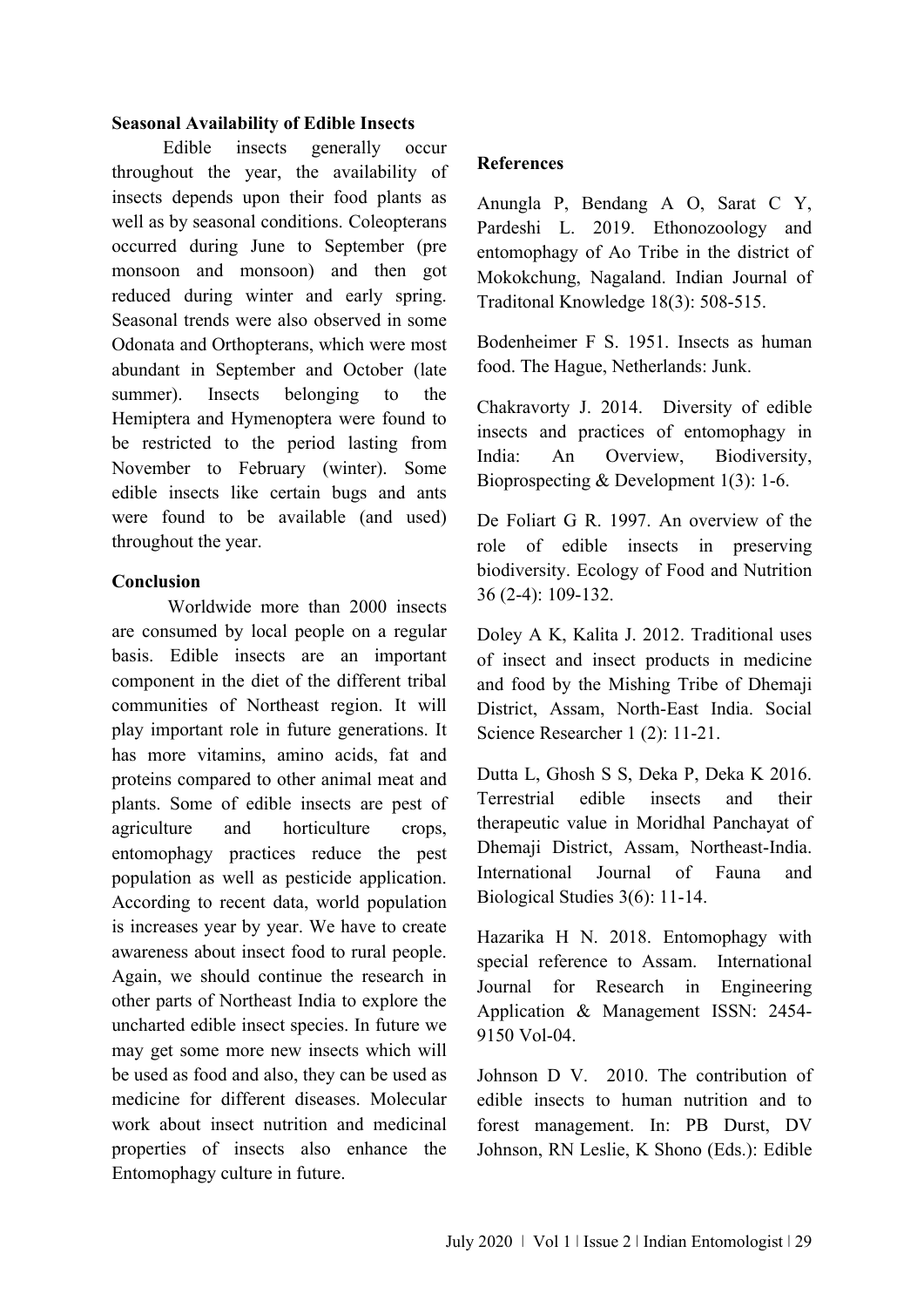Forest Insects: Human Bite Back*.* Bangkok, Thailand: FAO Publication, pp. 5-22.

Lobeno Mozhui L N, Kakati, Changkija S. 2017. A study on the use of insects as food in seven tribal communities in Nagaland, Northeast India. Journal of Human Ecology 60(1): 42-54.

Rahman A, Bordoloi S, Mazid S. 2018. Entomophagy practiced among the tiwa community of Morigaon District, Assam. Journal of Entomology and Zoology Studies 6 (1): 484-486.

Ruparao J G. 2018. Entomophagy for Nutritional Security in India: Potential and Promotion. Current Science 115(6): 1078- 1074.

Chowdhury S, Sontakke P P, Bhattacharjee J, Bhattacharjee D, Debanath A, Kumar A and Datta J. 2015. An overview of edible insects in Eastern Himalayas: indigenous traditional food of Tribal's. Ecology, Environment and Conservation Journal 21(4): 1941-1946.

Shantibala R K, Lokeshwari H D, Sharma. 2012. Entomophagy practices among the ethnic communities of Manipur, Northeast India. International Journal of Integrative Sciences, Innovation and Technology 1(5): 13–20.

Sharma S. 2018. Edible and therapeutic uses of insects among the various tibes of Dimoria development block of Assam, India. Scenario of Enviornmental Research and Development Page No. 101-108.

Srivastava S K, Babu N, Pandey H. 2009. Traditional insect bioprospecting as human food and medicine. Indian Journal of Traditonal Knowledge 8(4): 485-494.

## **AUTHORS**

**Loganathan. R** - Department of Entomology, College of Agriculture, Iroisemba, Central Agricultural University, Imphal – 795 004

**Dr. Shravan Manbhar Haldhar** (Corresponding author) - Associate Professor, Department of Entomology, College of Agriculture, Iroisemba, Central Agricultural University, Imphal – 795 004. Email[: haldhar80@gmail.com](mailto:haldhar80@gmail.com)